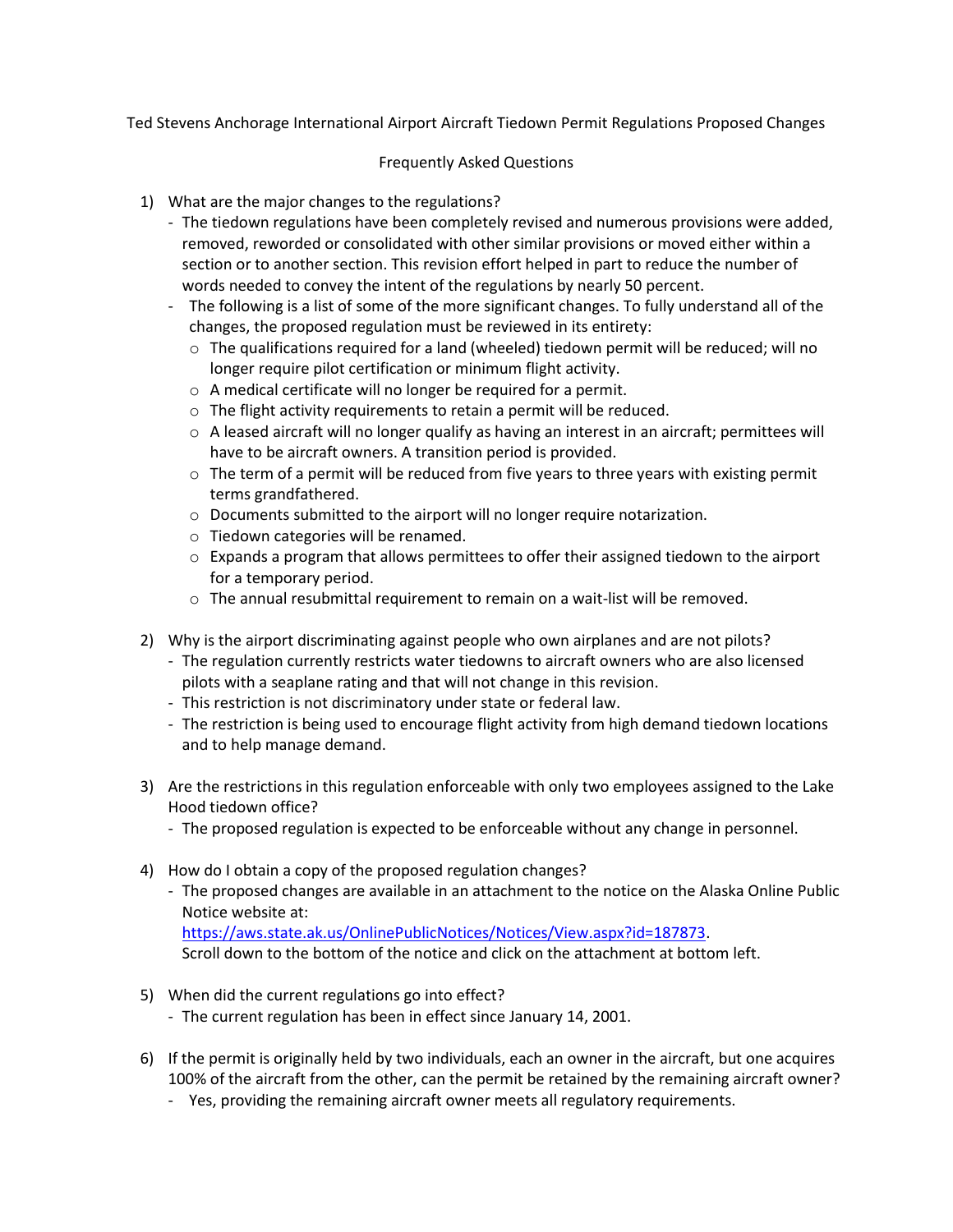- 7) If a permit is held by an aircraft owner, and then he/she acquires a partner in the aircraft, can the partner be added to the permit?
	- Yes, providing the partner meets all regulatory requirements, to include being listed as an aircraft owner on the FAA registration and being at the top of any wait list that may exist for the category of tiedown assigned to the permit.
- 8) Can a personal vehicle be parked at a water tiedown location if it is used in support of aircraft operations?
	- Yes, a personal vehicle may be parked at a water tiedown location if it is used in support of aircraft operations, so long as it isn't in the way, creating a hazard, or otherwise restricted.
- 9) Can both a wheel aircraft and float aircraft be tied down at a water tiedown location during the float season?
	- Yes, so long as both aircraft are properly listed on the permit, fees are paid, and the aircraft isn't in the way or creating a hazard.
- 10) Can an aircraft be parked on the ice at a water tiedown location during the winter? - Yes.
- 11) Will an FAA medical be required to have a tiedown permit?
	- No.
- 12) Why is the permit term being changed?
	- The term of the permit is being changed from five years to three years in an effort to be more responsive to changes and more frequently update permittee contact information and assess compliance (including if permittees are still actively using the tiedown).
- 13) Will the new regulations help to stop permittees from allowing others to use their tiedowns?
	- A new requirement is being imposed where the permittee must be listed on the FAA registration as an owner of the aircraft listed on the permit. In addition, the proposed regulation clarifies that a permit is held only by the permittee(s) listed on the permit; no one else has any right or privilege under the permit for any reason and only the aircraft listed on the permit is allowed to be parked at the tiedown. The leasing of aircraft will no longer qualify for permitting purposes as this was the primary means some permittees were using to effectively sublet the tiedown.
- 14) Will the proposed regulations do anything to stop the long term parking of vehicles or the storing of derelict vehicles at tiedown locations?

- Yes. The proposed regulation clarifies only allowing a personal vehicle to be parked at a tiedown location if it is used in support of aircraft operations, so long as it isn't in the way, creating a hazard, or otherwise restricted.

- 15) Are there fee increases with these changes?
	- No.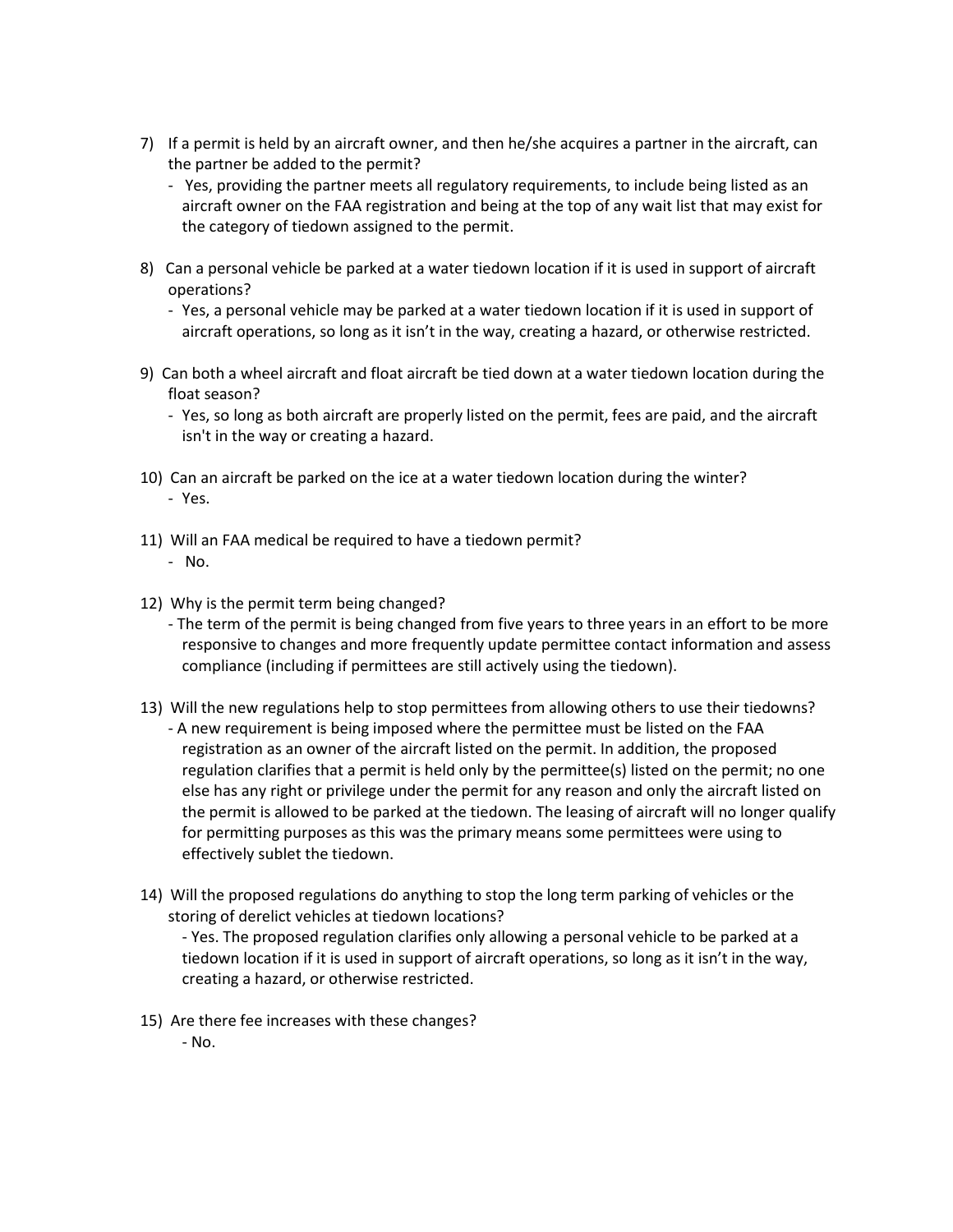- 16) What if an aircraft is made non-airworthy due to a critical part being stolen?
	- A permittee will be allowed up to six months to correct an airworthiness deficiency subject to airport manager approval and that time may be extended up to a year upon a showing of good cause. An additional year extension is possible in extreme cases.
- 17) Where is the definition of airworthy?
	- "airworthy" as defined in the regulation means the condition of an aircraft that is legally authorized and mechanically capable of flight through the air. This definition is listed in the definitions at the end of the chapter, section 42.990.
- 18) Is a day overdue on an annual inspection not an airworthy aircraft? - Yes. According to the FAA, if an annual is not performed on an aircraft it is not legal for flight.
- 19) Are there one or two building permits required on airport property; municipal, airport, etc.? - For an improvement on a tiedown, the airport requires a single building permit, however depending on the structure or utility hookups, permits may be required from other agencies, such as the municipality or electric company.
- 20) If a land permit holder does not need to be a pilot, how will the airport treat a permittee who is an S corporation, C corporation, LLC, etc.?
	- Generally, permits are intended for individuals, not businesses. The airport will take a closer look at this to ensure we are on solid ground.
- 21) Could corporations acquire multiple spots under the new regulation?
	- No one is allowed more than one water tiedown. If the airport has excess unassigned land tiedowns the manager may consider allowing a permittee to hold an additional land tiedown permit.
- 22) Is there an effort going on to bring permittees who are delinquent on payments into compliance?
	- The airport has recently brought on a new software program for billing and there have been a few glitches. The airport is working towards clearing up any outstanding concerns from this transition and has every intent to hold permittees accountable for their permit fees.
- 23) Is the airport addressing the costs for compliance enforcement for permittees who are delinquent on fees, have non-airworthy aircraft, or are otherwise not in compliance?
	- Yes. The airport regularly assesses the resources available for and allocated to enforcement.
- 24) Do you need to have a pilot certificate to have a spot?
	- For a water tiedown a pilot certificate is required, for a land or ice tiedown, a pilot certificate is not required.
- 25) Why would a person want a permit who is not a pilot?
	- It has been described to the airport manager that a person who is not able to be a pilot but owns an aircraft may still want to fly, having someone else pilot the aircraft.
- 26) Is it legal to have a requirement for a pilot certificate for a water tiedown and not a land tiedown?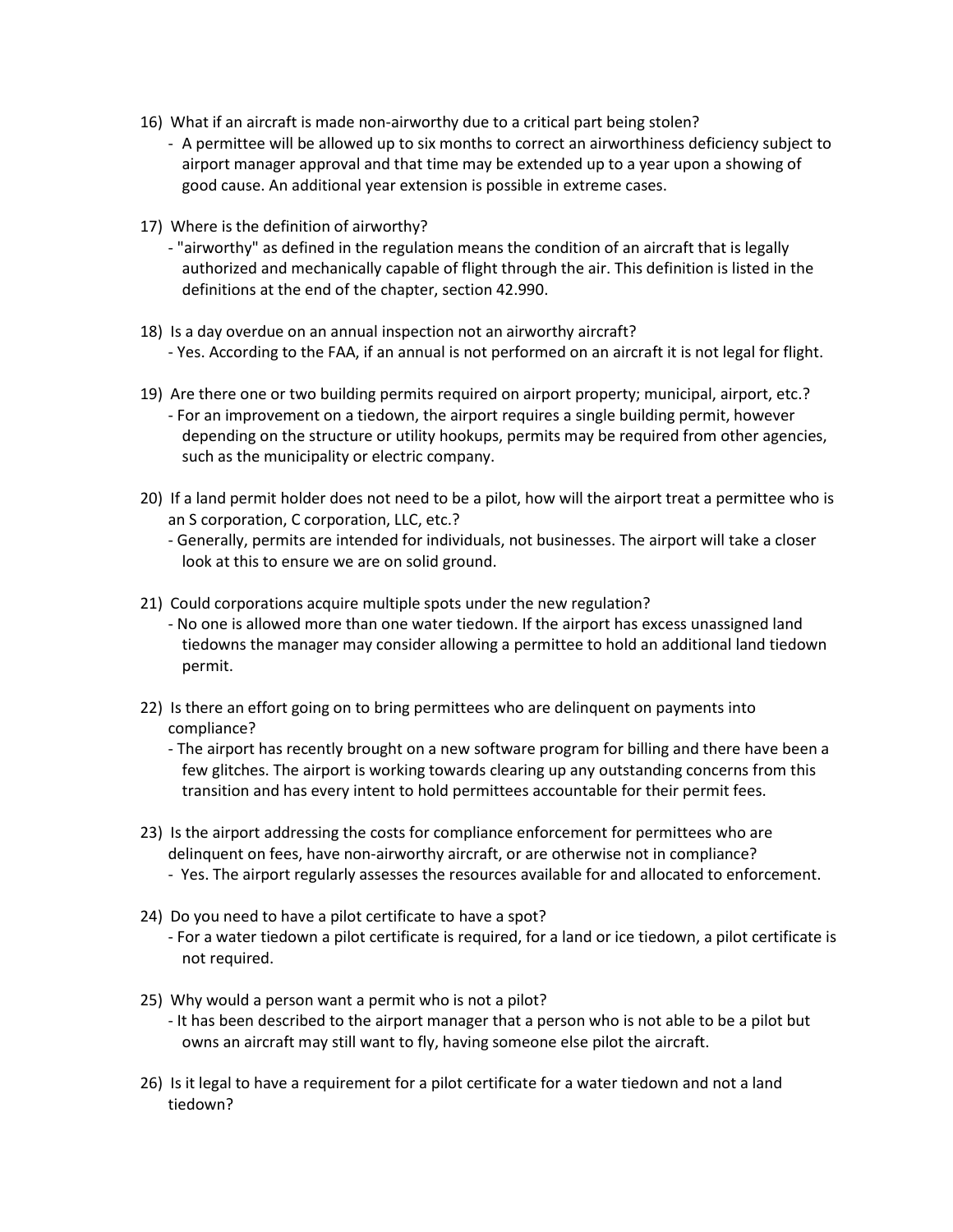- Yes.

- 27) Is it a requirement in the new regulation for a permittee to live in Anchorage, AK? - No.
- 28) Can the Lake Hood office ask for supporting documentation to show that an aircraft and pilot have flown the minimum?
	- Yes. The permittee will be required to provide supporting documents if requested by the airport manager.
- 29) How does the airport document 3 take off/landings per season?
	- The Airport can require documentation to validate that the flights occurred, such as a signed statement or other supporting documentation.
- 30) Are there about 35-40 leased aircraft on the lake? - Yes.
- 31) Are we going to accept these 35-40 lease schemes to be converted to corporation schemes? - No.
- 32) How many water tiedowns turn over each year?
	- Although it varies from year to year and has been as low as zero, typically there are about a dozen tiedowns made available for assignment to a permit each year. People often get to the top of the wait-list and are not able to meet permitting requirements so it typically takes three people off the wait list for every two tiedowns offered. Currently the wait list is about 12 years.
- 33) What do you estimate the wait-list would be if you were able to remove the sham leases and hangar queens?
	- Even with a concerted effort at increased enforcement, we expect that there would be about a one-year effect on the waitlist…about 10-12 spots or so, which would move the existing waitlist from 12 years to 11 years. Once permittees are all following the regulations, the natural attrition of 10-12 per year would likely prevail.
- 34) Could the airport convert a tiedown into a lease and make it no longer available to be assigned to a permit?
	- Yes
- 35) Is that why we have lost permitted tiedowns over the years? We have fewer now then a few years ago.
	- Some permit spots have been converted to leaseholds.
- 36) Are there additional deals in the works to convert permit spots to leaseholds? - There are none currently, but the airport considers any reasonable offer and determines if the offer is in the best interest of the state.
- 37) What does the phrase "at your own risk" mean (windstorm damage)?